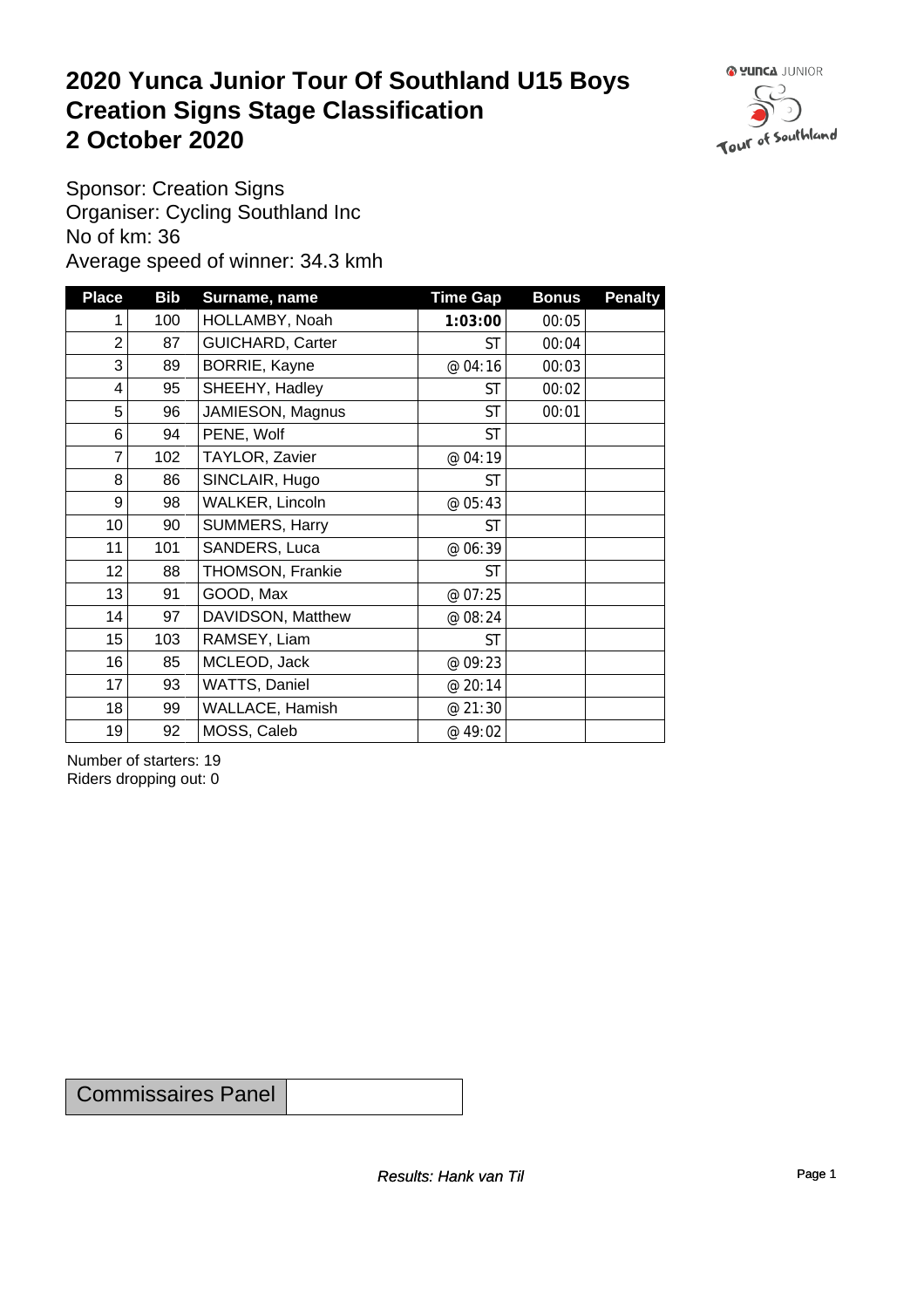#### **2020 Yunca Junior Tour Of Southland U15 Boys General Classification (Stage 1)**<br>
2 October 2020 **2 October 2020**



Organiser: Cycling Southland Inc

| <b>Place</b>   | <b>Bib</b> | Surname, name           | <b>Time Gap</b> |
|----------------|------------|-------------------------|-----------------|
| 1              | 100        | HOLLAMBY, Noah          | 1:02:55         |
| $\overline{2}$ | 87         | <b>GUICHARD, Carter</b> | @ 00:01         |
| 3              | 89         | BORRIE, Kayne           | @ 04:18         |
| 4              | 95         | SHEEHY, Hadley          | @ 04:19         |
| 5              | 96         | JAMIESON, Magnus        | @ 04:20         |
| 6              | 94         | PENE, Wolf              | @ 04:21         |
| 7              | 102        | TAYLOR, Zavier          | @ 04:24         |
| 8              | 86         | SINCLAIR, Hugo          | <b>ST</b>       |
| 9              | 98         | WALKER, Lincoln         | @ 05:48         |
| 10             | 90         | SUMMERS, Harry          | <b>ST</b>       |
| 11             | 101        | SANDERS, Luca           | @ 06:44         |
| 12             | 88         | THOMSON, Frankie        | ST              |
| 13             | 91         | GOOD, Max               | @ 07:30         |
| 14             | 97         | DAVIDSON, Matthew       | @ 08:29         |
| 15             | 103        | RAMSEY, Liam            | ST              |
| 16             | 85         | MCLEOD, Jack            | @ 09:28         |
| 17             | 93         | WATTS, Daniel           | @ 20:19         |
| 18             | 99         | <b>WALLACE, Hamish</b>  | @ 21:35         |
| 19             | 92         | MOSS, Caleb             | @ 49:07         |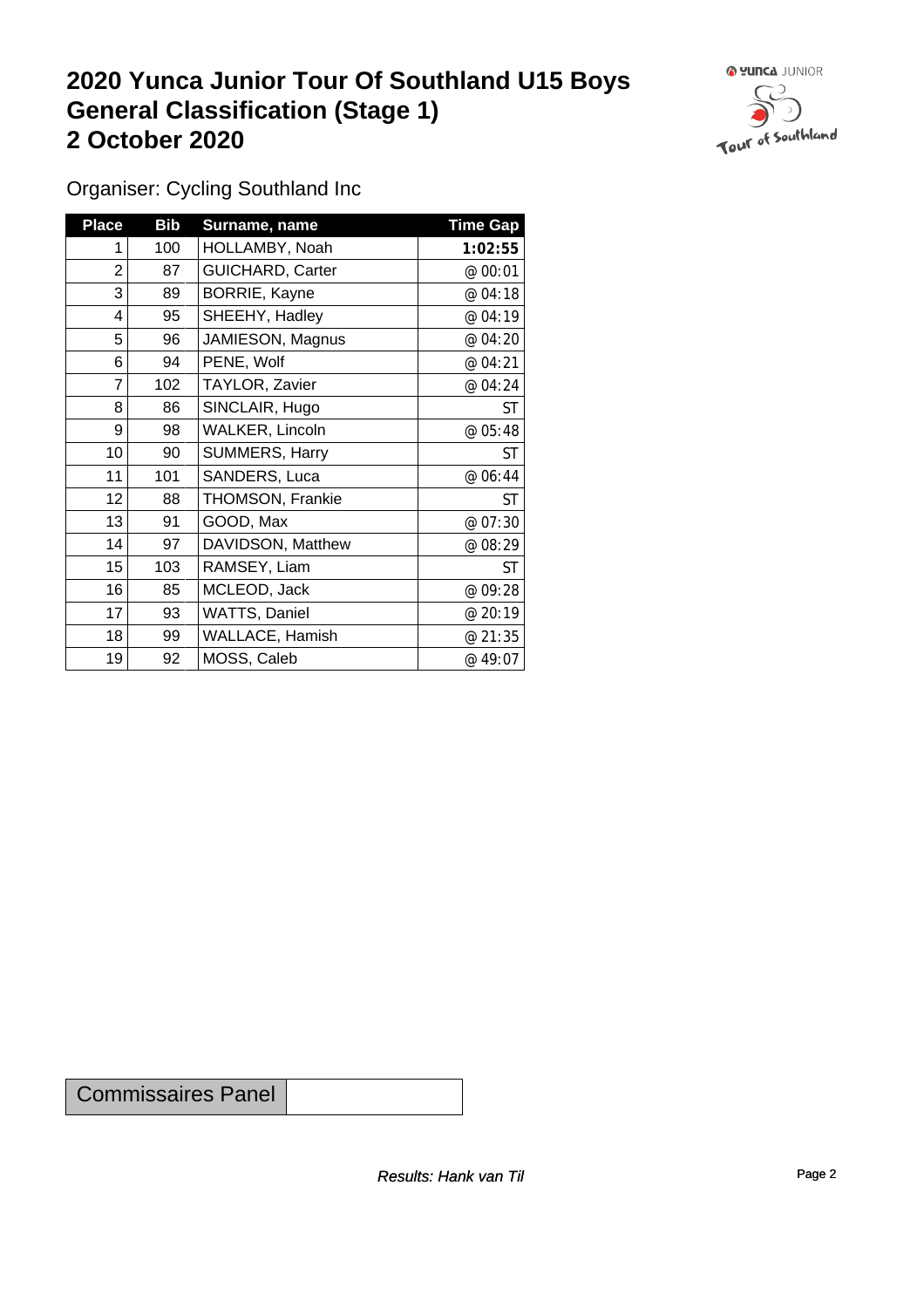## **2020 Yunca Junior Tour Of Southland U15 Boys Sprint Classification (Stage 1) 2 October 2020**



Organiser: Cycling Southland Inc

| <b>Place</b> |     | Bib Surname, name     | <b>Points</b> |
|--------------|-----|-----------------------|---------------|
|              | 86  | SINCLAIR, Hugo        |               |
|              | 100 | HOLLAMBY, Noah        |               |
| າ            | 95  | <b>SHEEHY, Hadley</b> |               |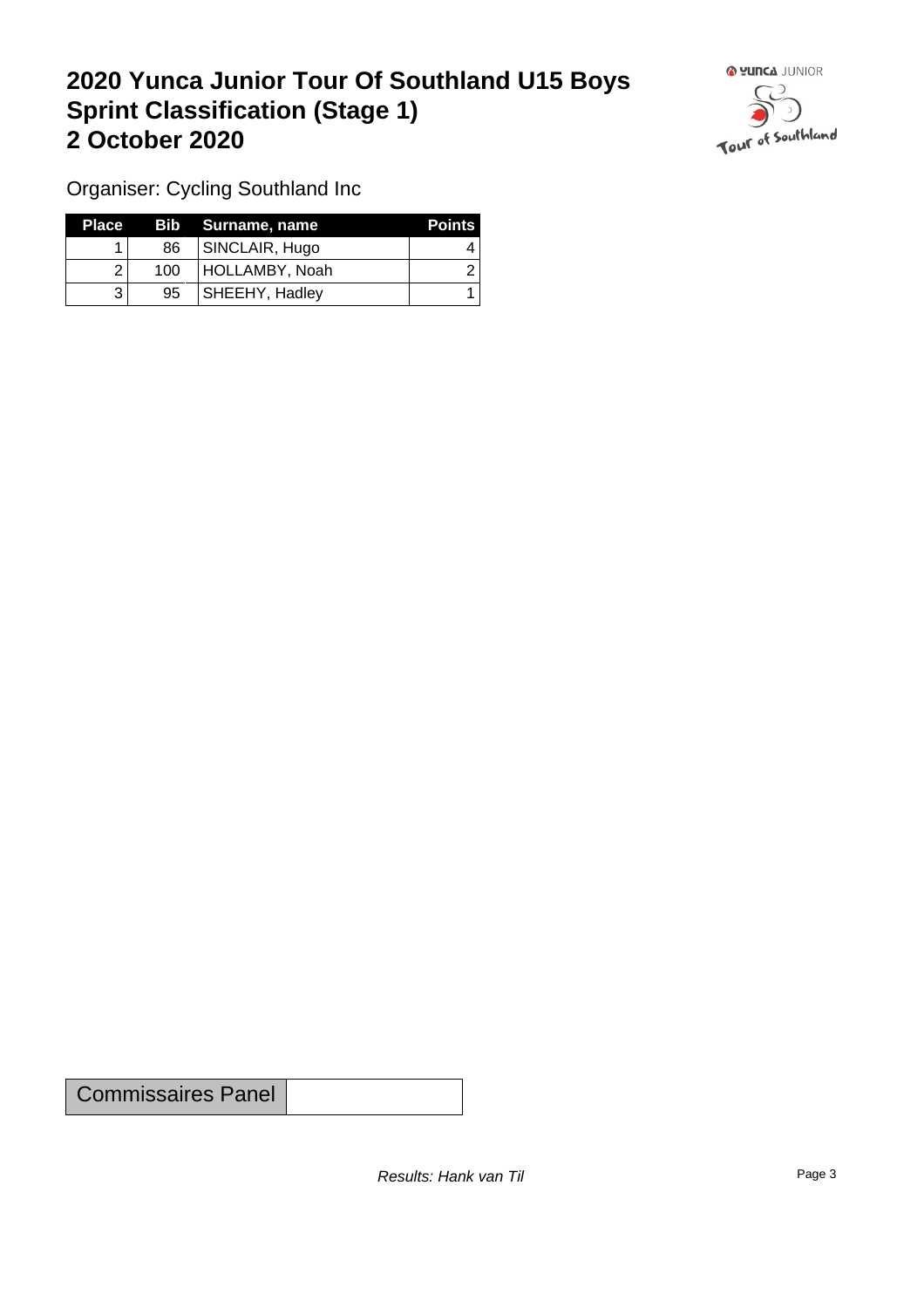## **2020 Yunca Junior Tour Of Southland U15 Boys KOM Classification (Stage 1) 2 October 2020**



Organiser: Cycling Southland Inc

|                  | Place Bib Surname, name | <b>Points</b> |
|------------------|-------------------------|---------------|
| 87               | GUICHARD, Carter        |               |
| 100 <sup>1</sup> | HOLLAMBY, Noah          |               |
| 102              | TAYLOR, Zavier          |               |